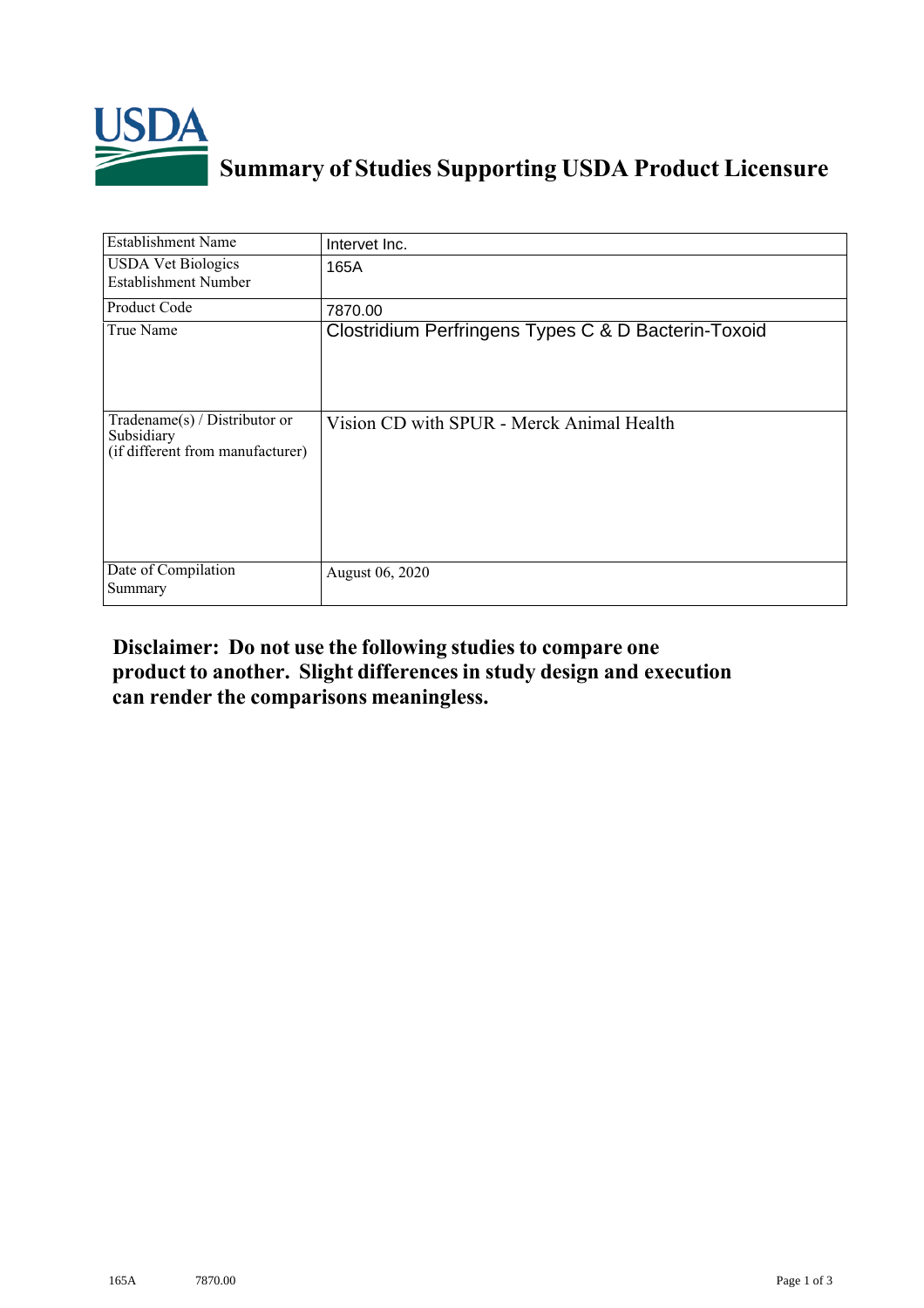| <b>Study Type</b>              | Efficacy                                                                                                                                                                                      |
|--------------------------------|-----------------------------------------------------------------------------------------------------------------------------------------------------------------------------------------------|
| <b>Pertaining to</b>           | Clostridium perfringens Types $C & D$                                                                                                                                                         |
| <b>Study Purpose</b>           | Effectiveness against disease caused by Clostridium perfringens                                                                                                                               |
|                                | Types $C$ & $D$                                                                                                                                                                               |
| <b>Product Administration</b>  | Subcutaneous                                                                                                                                                                                  |
| <b>Study Animals</b>           | Bovine, Ovine, Caprine                                                                                                                                                                        |
| <b>Challenge Description</b>   |                                                                                                                                                                                               |
| <b>Interval observed after</b> |                                                                                                                                                                                               |
| challenge                      |                                                                                                                                                                                               |
| <b>Results</b>                 | Study data were evaluated by USDA-APHIS prior to product<br>licensure and met regulatory standards for acceptance at the time<br>of submission. Study data, however, are no longer available. |
| <b>USDA Approval Date</b>      | May 30, 1980                                                                                                                                                                                  |